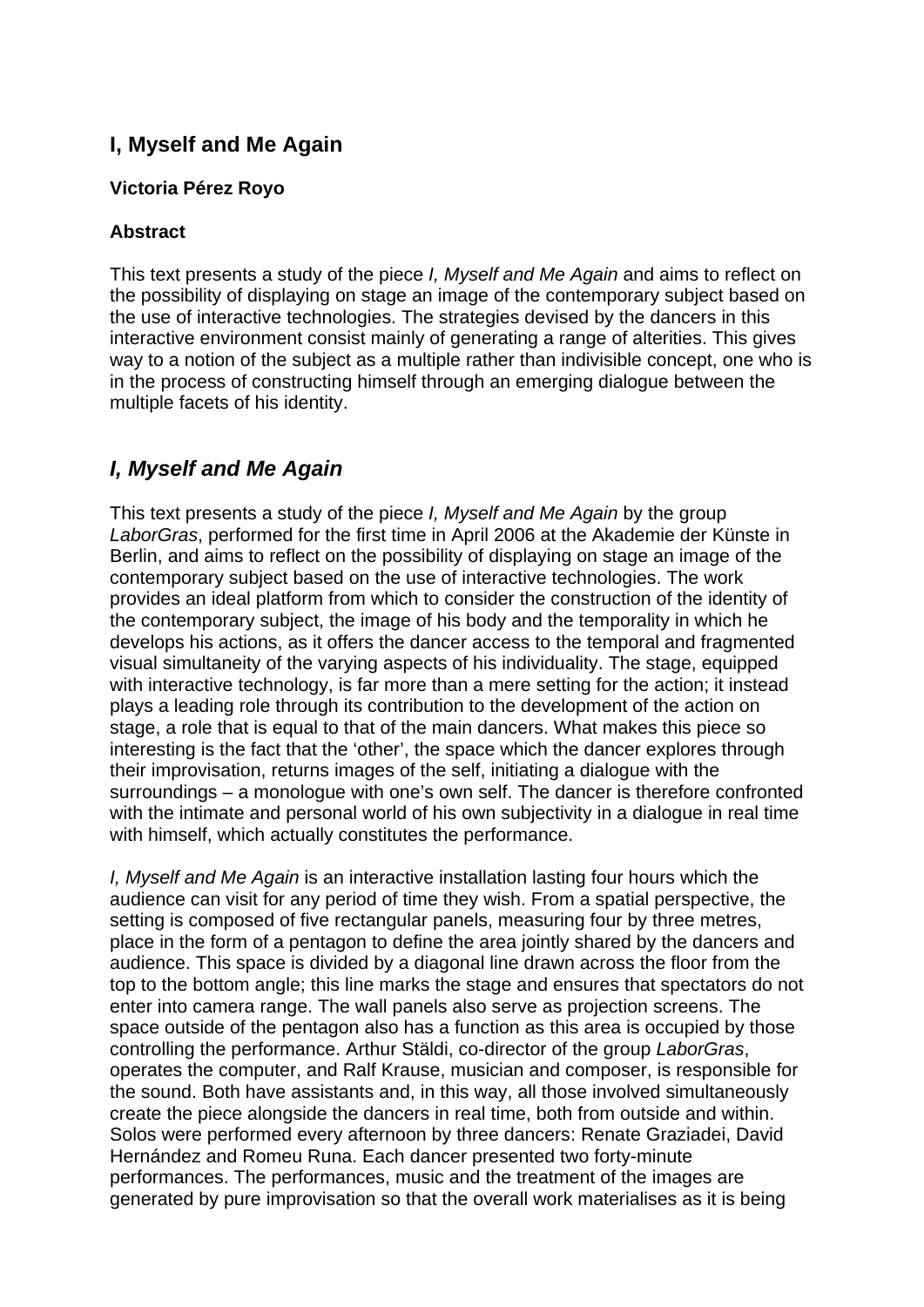presented, within a basic framework, and with no prior knowledge of the exact nature the dance and sound will acquire.

The space reserved for the confrontation with the self, with the own subjectivity, has trad[i](#page-7-0)tionally been the mirror.<sup>i</sup> In terms of digital technologies, the mirror becomes the image captured by the camera and projected back. The interactive space fabricates a double which takes on a similar function to that of a mirror, in that it returns one's image, the so called *digital double* (Dixon). The qualitative difference offered by interactive technologies is, on one hand, the introduction of a double which, timewise, is out of synch and, on the other, the proliferation of figures which enable the performer to confront simultaneously multiple facets emanating from his own self.

In *I, Myself and Me Again* this is possible thanks to an interactive software: The dance is captured by the camera, sent to the computer and manipulated in real time using *Kalypso*, a image-processing programme by Frieder Weiss.<sup>[ii](#page-7-1)</sup> This software was designed specifically for stage applications and works in real time, thereby enabling interactivity. This comes through pointing a camera, connected to a computer, at the stage. The programme shows the video images in real time and offers a range of tools to manipulate them. These are then sent to a video projector and reproduced on the screens. Although the software offers a wide range of options, *LaborGras* decided to work exclusively with the temporal manipulation of the projected images of the dancer. Using the *delay* function, it is possible to choose the number of images per second captured by the camera; the standard is twenty-four although this number can be modified in order to slow down or speed up the movement projected. This function makes it possible to determine whether the copy shown on the screen projects the real movement in parallel with the dancer or a delayed image of the movement, thereby altering the relationship between the timing of the performance and that of its reproduction. It is also possible to further complicate the process by reproducing the movement captured at the same time and using different layers to show a number of virtual dancers (up to six per screen) appearing simultaneously, each of them with different delay periods, in different directions, and even moving from screen to screen. The dancers themselves are also able to interact and manipulate the projected figures. Based on their position on the stage, they can generate a delay in one of the projected images of themselves and control the speed of the reproduction. The temporal levels created in this way are almost infinite and therefore the complexity of the staging is extreme.

Therefore this piece, more than existing as a work with a predefined dramaturgy, is presented as a space in which the dancer is forced to confront his images. The stage, above all, provides the setting for the unfolding of the dancer's subjectivity, a world that is laid open for the audience to access. The installation exists as a fluid system which gradually emerges and creates itself. This processual focus is an essential characteristic of interactive works which, rather than presenting a finished piece, emphasise a process in continuous evolution. The work presents not a solution or a summary of the best moments of the rehearsals, but a still active and real time investigation, carried out by the dancer, the computer operator, the musician and the rest of the crew.

In this installation, the setting places the dancer in a kind of arena where they are enclosed in an interactive space and given a period of time to develop an improvisation. In this sense, the stage consists purely of an space that is empty and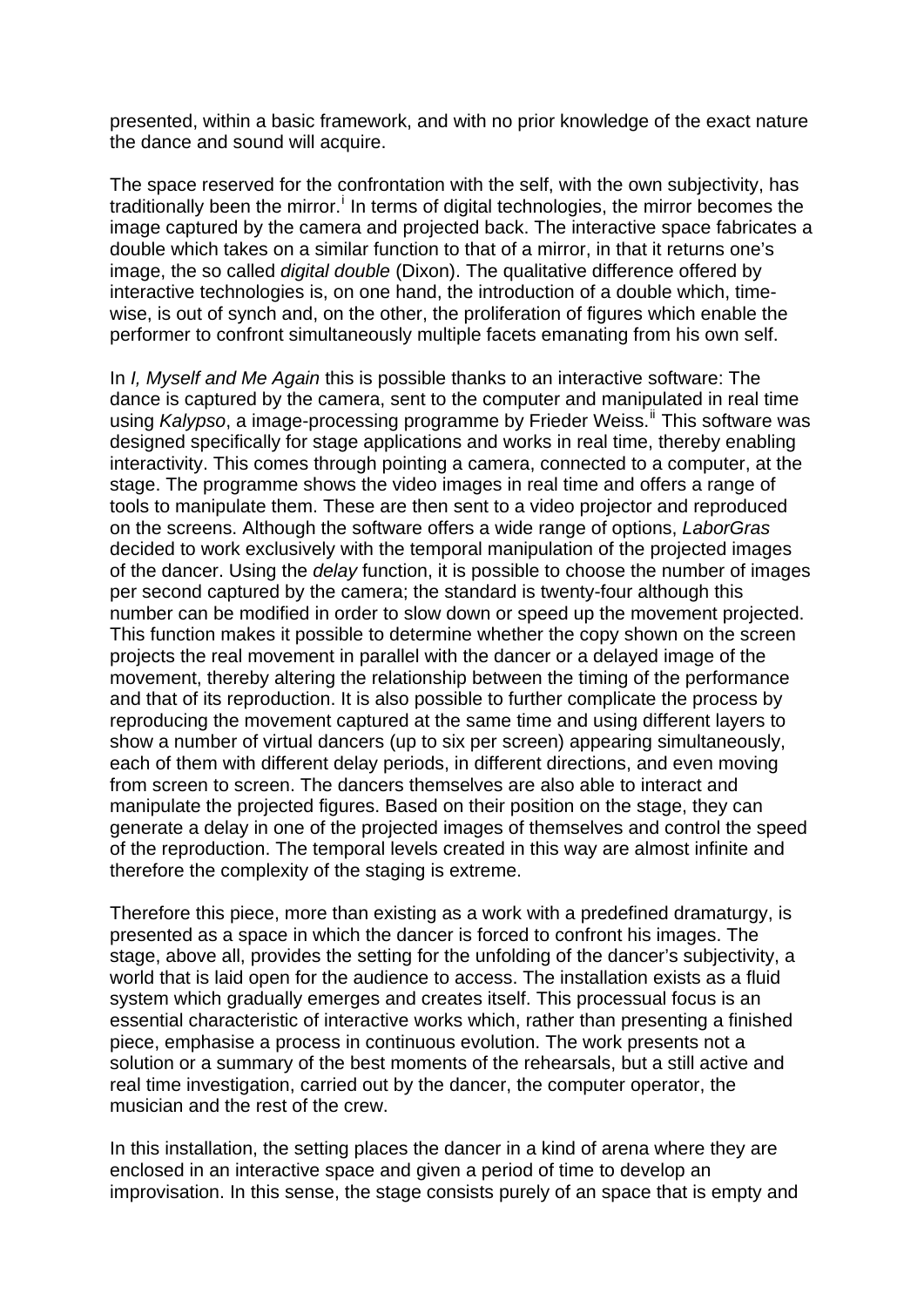void of any previously created content; there are no explicit indications or suggestions for the ensuing performance, nor are there textures or objects or other dancers with whom to share the burden of action. When an element with which to build the piece does finally appear on the screen, it is the image of the dancer himself, showing the actions and movements that he has performed since taking the stage. Almost every action carried out on this place is reproduced with different levels of delay so that the dancer is successively accompanied by images of himself, obliging them to relate to them as they are the only elements available. In *I, Myself and Me Again* all the content is provided by the dancer and, as a result, his ensuing actions force him to confront the copies he sees of himself projected on the screens. The interactive system therefore acts as a device with which to generate and shape the dialogues and the performance as a whole. The installation is primarily conceived as a space in which to shape possibilities which come to be as a result of the strict laws which determine them.<sup>[iii](#page-7-1)</sup> In the space described, the interactive possibilities are not given as options which can be accepted or rejected, instead the system creates coercion whereby the dancer is forced to confront the situation and is given the sole option of continually relating with the images they have generated since entering the stage. The only substance which fuels the choreography and dramaturgy of the performance is limited to the kinetic dialogue between the dancer and his images projected on the screens.

As is evident from this piece, interactive systems propose a new and particular relationship between the dancer and the stage. Through the performer's exploration of the interactive stage in search of the 'other' (the space, the surroundings) the dancer in fact only finds himself and is confronted with his own movement and own dynamic as the responses given by the setting are completely determined by the actions of the dancer moving within the space. The interactive technology does not therefore grant the dancer access to a virtual world, one that is strange and unknown, but rather enables a consideration of their own presence. In *I, Myself and Me Again* the surroundings, the 'other', turns the interactive stage into a mere projection of the dancer's image, a translation of their movements to other mediums. The opposition between subject and object is diluted to give way to a dialogue between the identity and itself, an exchange which materializes through the mediums applied. The dancer sees his own image projected back to him, manipulated by time delays and dispersed across the screens throughout the improvisation. The dancer's subjectivity is thereby fragmented and displayed within the surroundings. This system inspires reflection about one's own subjectivity, through generating a process of dialogue between one's self and the images of the own. The identity of the dancers is therefore displayed exponentially, creating a fragmented time cloud which holds the different aspects of their identity. Seen from this perspective, there is no exterior, no alterity or no 'other' for the dancer to confront, or with which to confront the desire to improvise; instead the stage represents the personification of the 'I', except the dancer is no longer an 'I' but an 'us'. In this way *I, Myself and Me Again* questions the so called *fantasy of the subject's unity*, sustained by the isomorphism and the functional equivalence between presence, visibility, character, name, body, subjectivity, and being (Lepecki, 2006: 50). Instead the installation offers an alternative image of the subject defined by notions like fragment, opacity, multiplicity and process.

It is precisely the time lapse already described which gives rise to the dialogue between the performer and the other snippets of their identity. From the perspective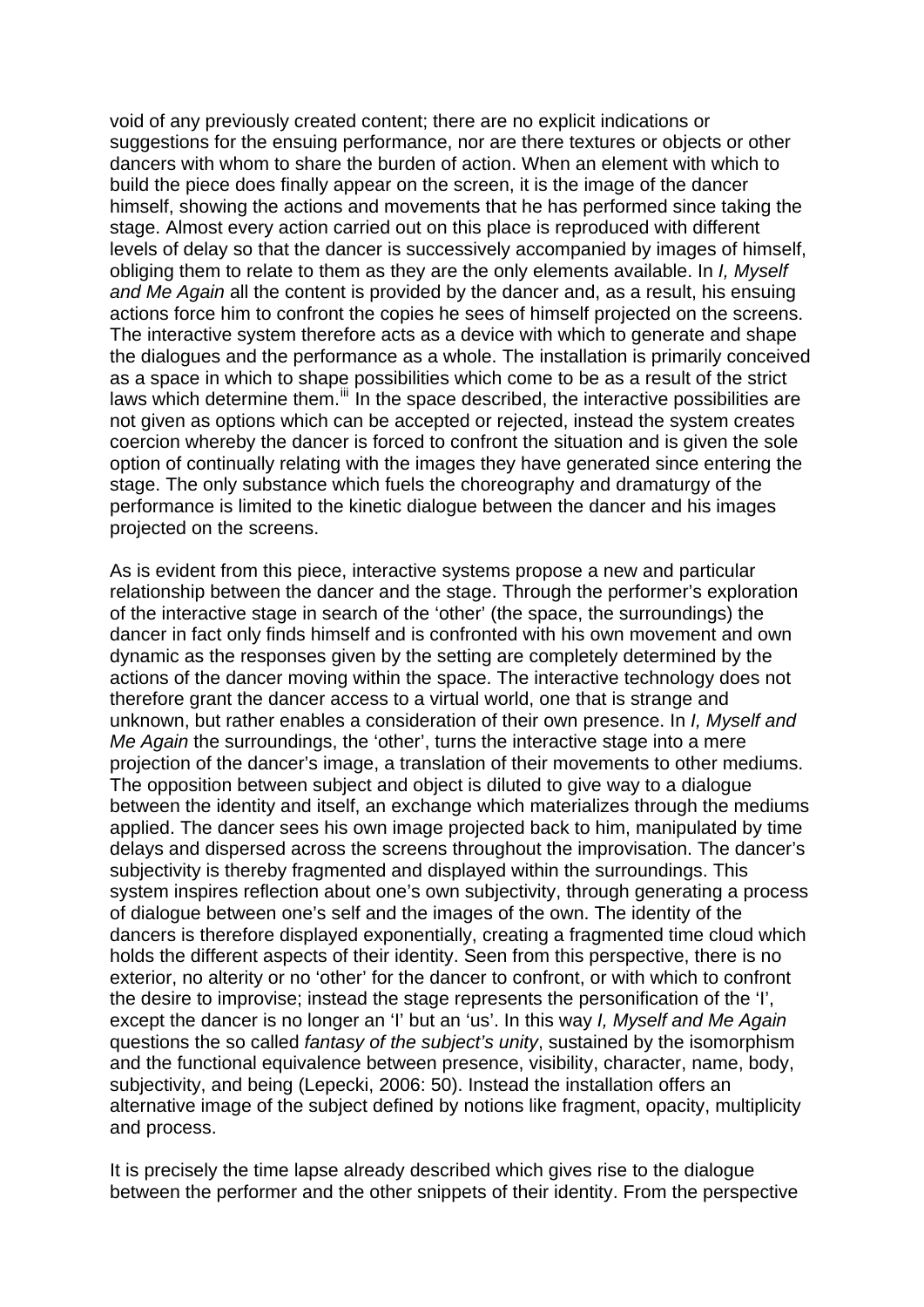of the dancer's physical sensation, it is taken that a delay of up to three seconds will enable the reproduction of one's movement to be perceived as being one's own, while a greater delay will render the reproduced image unrecognisable. In this way, the delay in the projections becomes the source for the 'otherness'. The difference between the image of one's self and the projected image, however, does not make communication or the dialogue between the dancer and their 'copies' impossible; is actually the very thing that makes it possible. The play between identity and the dissimilarity between the different modes of appearance generate a dialogue which determines the path the dancer must follow in the creation of the piece.

Each of the performers developed a series of resources and strategies aimed at confronting this scenic situation. One of the most obvious possibilities to creating this necessary difference which provides the source for a dialogue, and the first to be explored by the dancers during the rehearsal process, revolves around the ludic creation of a rival or opponent. This is something which immediately creates a situation of confrontation through the unfolding appearance of the player and their rival, thereby dramatising the element of opposition. Thanks to the extraordinary memory the dancers have developed in this piece, they can remember the exact sequence of steps they performed in the improvisation and are therefore able to respond several minutes later to that movements which now a copy performs. This first way of approaching the scenic interactive space has been put into practice in a variety of ways through the representation of actions mostly based on mimes, such as those associated with a boxing match or a game of tennis, etc. In this way, the 'other' is represented, not only in a confrontational or competitive situation, but also through a postural dialogue in which both players respond mutually to the changing positions and sequences that result from the reaction of each to the other. The only tool the dancers had in the otherwise empty space were different garments. The dancers have chosen different garments for each improvisation and can change their clothing throughout the performance to generate a variety of appearances, creating an opposite with whom to create a dialogue. The different costumes also enable an exploration and investigation of the bank of movements, habits and gestures taken from everyday activities to which each dramatised individual belongs. The movement identities displayed by the dancers are not reproduced intact but instead serve as raw material to be manipulated and distorted. After this first approach, more playful and narrative, the dancers concentrated themselves on other aspects of the installation; in this case the costume changes mark the passing of time more than offer deviations between social identities.

After having explored this two more obvious and ludic ways of confronting the scenic situation displayed by the interactive stage, the dancers arrived to another phase of the improvisational work, this time far more abstract, and based on the dancer's different kinetic identities. The improvisation in this case is based exclusively on the contrasts that exist between movement dynamics and disciplines that are deposited on the body. As G. Siegmund states, all present dance contain an active past which is inherent and revealed in each movement (Siegmund, 2004: 52). In accordance with this concept, it is possible to consider a dancer's body as an historical document which stores a series of dance traditions, each body contains a personal history where prior movements are *programmed*, where a variety of kinetic identities are accumulated. But is important to make one remark related to improvisation: while choreography relies on an organised, rehearsed and above all, a sequence of *controlled* movements, it is improvisation, due to its spontaneity, the way *per*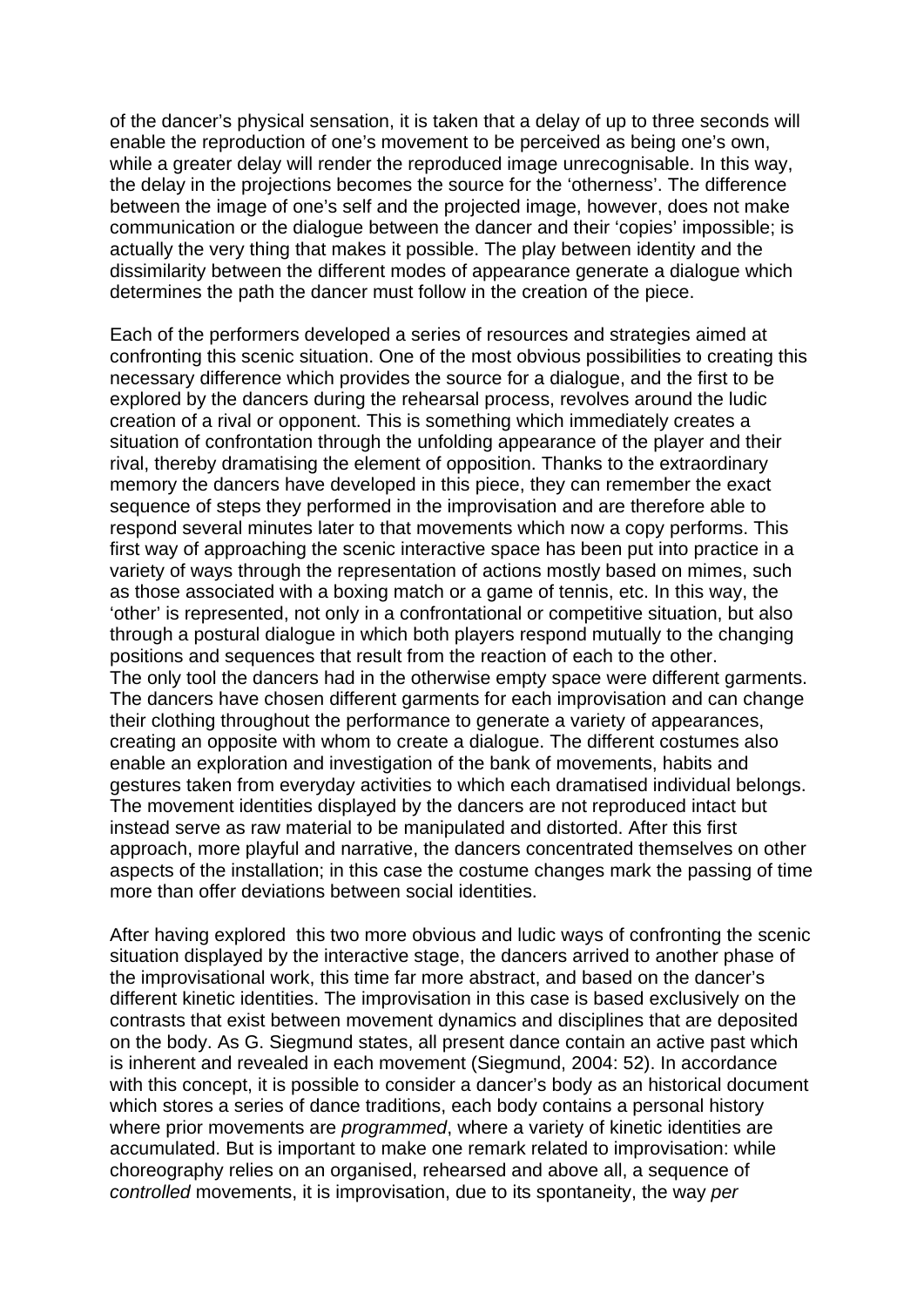*excellence* that allows the movement identities stored in the dancer's body to emerge. In *I, Myself and Me Again* the necessary oppositions between the medial appearances required to motivate the kinetic dialogue between them are instigated by the different corporal languages accumulated in the body that are present in the improvised movement.

This gives way to a notion of the subject as a disparate rather than indivisible concept, one who is in the process of constructing himself through an emerging dialogue between the multiple facets of his identity. The subject can therefore only be understood from a relational perspective and is conceived based on their actions which are generated through the contrast, communication and collaboration established with the other presences of the self. *I, Myself and Me Again* investigates the visual, corporeal and scenic ways of questioning the presumed stability of the subject and his singularity, proposing instead a reflection on the contemporary subjectivity conceived as 'continuous processes of unfolding multiplicities' (Deleuze and Guattari, 1997:254).

A further resource to create the otherness in this piece revolves around using cinematographic means, thereby exploiting the medial nature of the installation. The use of slow or fast motion or opposing timings between the movements recorded and those projected are effects which are commonly used in film-making and, in the case of the installation, were generated both from inside and outside the pentagon. David was the dancer to most thoroughly explore all the possibilities afforded by close-ups. At the beginning of his improvisation, he stood close to the camera and placed different parts of his body in front of the lens. In this way he created detailed shots of the characters who would enter the stage, gradually revealing the characters little by little. The spectator therefore began to piece together the figure's identity until finally seeing a close-up of the face, the clearest sign of identity. This same method was also used to create a background for the screens on which the copies could move; this background was mainly formed of skin (for example projecting a shot of his back) by placing different parts of the body in front of the camera for a few seconds. The result of this was a fragmented body which existed in the boundary between the figure and the background, a body which literally became the environment. This would be an adequate image to depict visually the body of the already described subjectivity, an appropriate image of the *body without organs* theorised by Deleuze and Guattari (1997: 155-173). This installation rejects the notion of a body with sharp boundaries, an individual and unrepeatable body, proposing instead a shapeless mass, a polymorphic figure that doesn't respond to the hierarchy, *stratification* and order of the individual traditional body. This unfamiliar image of the body is also reached through superimposing the copies of the figure in the same position. To do this, the dancer must remain in one place until a number of copies are gradually placed, depending on the respective delay in each case. The copies accumulate in the same space with a minimal time delay; however, the positioning of the reproductions can never be exact and therefore there is a subtle movement of the torso while the figure remains fixed to the spot, thereby representing a distorted body with imprecise boundaries. This possibility was further explored by superimposing the copies in the same way, also without changing position, but this time using larger and more dramatic movements of the limbs. This creates a superimposition of 'dancetexts', thereby generating a polymorphic figure, a *kinetic palimpsest*, the *body without organs* or boundaries, one that merges with the environment.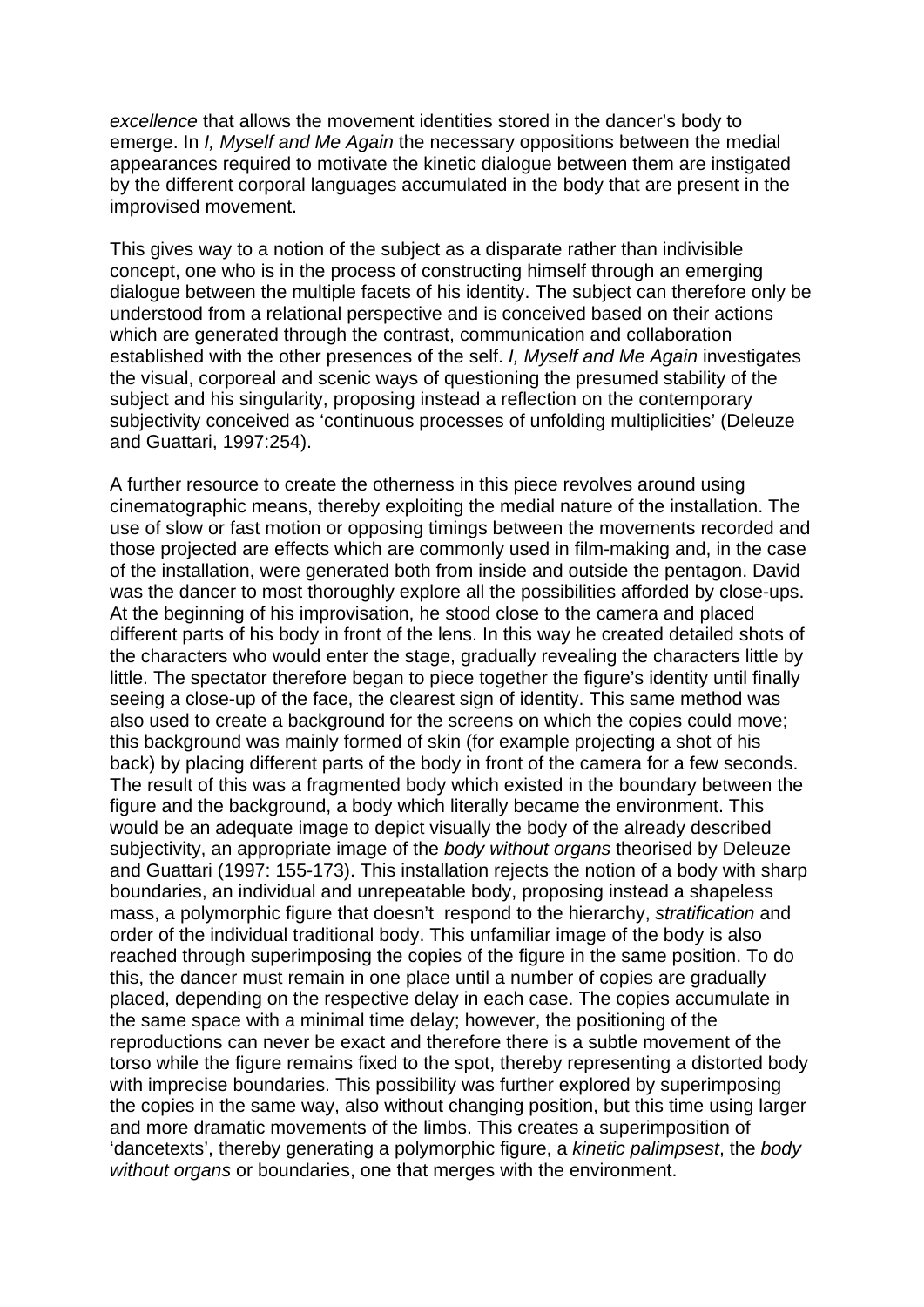This could be a valid image of the body correlative to the subject described before. As it was already mentioned, this subjectivity is characterised by its processuality, what necessarily implies a temporal development, a development which could be neither teleological nor linear. Let's see how to display it choreographically. The dancer is faced with his own present image along with some of the past actions he has performed in the interactive space. The dialogue between the dancer and his images usually took form in the selection of different kinetic developments based on the same choreographed sequence. This procedure offers a wide range of possibilities; the actual dancer can, for example, reassume the steps performed by a copy. Here both follow the same series of steps, but one of them breaks the sequence, thereby generating two possible continuations or solutions to a single dynamic and, and as result, exploiting the dramaturgy of the piece through creating diverse alternatives for continuing the same kinetic proposal. The real dancer replaying the movements of a copy also adds a sense of contagiousness between past and present actions; interestingly, the present once again becomes the past as soon as one of the virtual dancers follow the real dancer's movements. Independently of the dramatisation of specific situations, the repetition of movement sequences, both by the virtual and real dancers, leads to the creation of a time spiral in which the gestures appear charged with a temporal complexity and where the movement is burdened by continuous references from the past (the repetition of a sequence of movements), the present (the contrast between the real or complementary movement) and the future (the dancer reassumes the actions performed by the copies in order to continue the improvisation). The time parameters associated with continuity and temporal succession infect one another on a range of levels, giving rise to the possibility of retaking the actions of the past and determining an already familiar future development which has, in fact, already taken place. A standard notion of time is replaced by dispersed snippets of non-linear time, thereby creating a complex and baroque temporal structure in which the subjectivity deploys. What also becomes evident in analysing the forms the dialogues take in this interactive installation is that both the performer's action and the projected figures' movements only acquire meaning in their confrontational and relational nature. Each gesture, whether medial or real, forms part of a mechanism whereby, when seen alone, seems incomplete.

To summarise, the interactive system used in *I, Myself and Me Again*, rather than representing a stage, constitutes a space that inspires new reflection about some fundamental aspects of the modern subject, his body and the temporality in which his actions take place. In the performance, the dancer forgoes the creation of an invariable choreographed discourse to generate a continuous dialogue between himself and his images, in a process of definition of the self. This interactive space therefore generates self-reflection, through being objectified in the medial reproduction of the own image. The dancer gets to confront himself through his complementary modes of appearance: the virtual, real, present and past modes, in different outfits or through certain gestures or movements which draw on a variety of dance disciplines. This interactive space juxtaposes the extreme aspects of a series of opposites: the real and the virtual; the spectator and the performer (the dancer observes himself before being able to act); the identity and the 'otherness'; authenticity and the copy.

This installation does not propose a common stage setting but instead reveals a system with its own processuality and a novel methodology, as it usually happens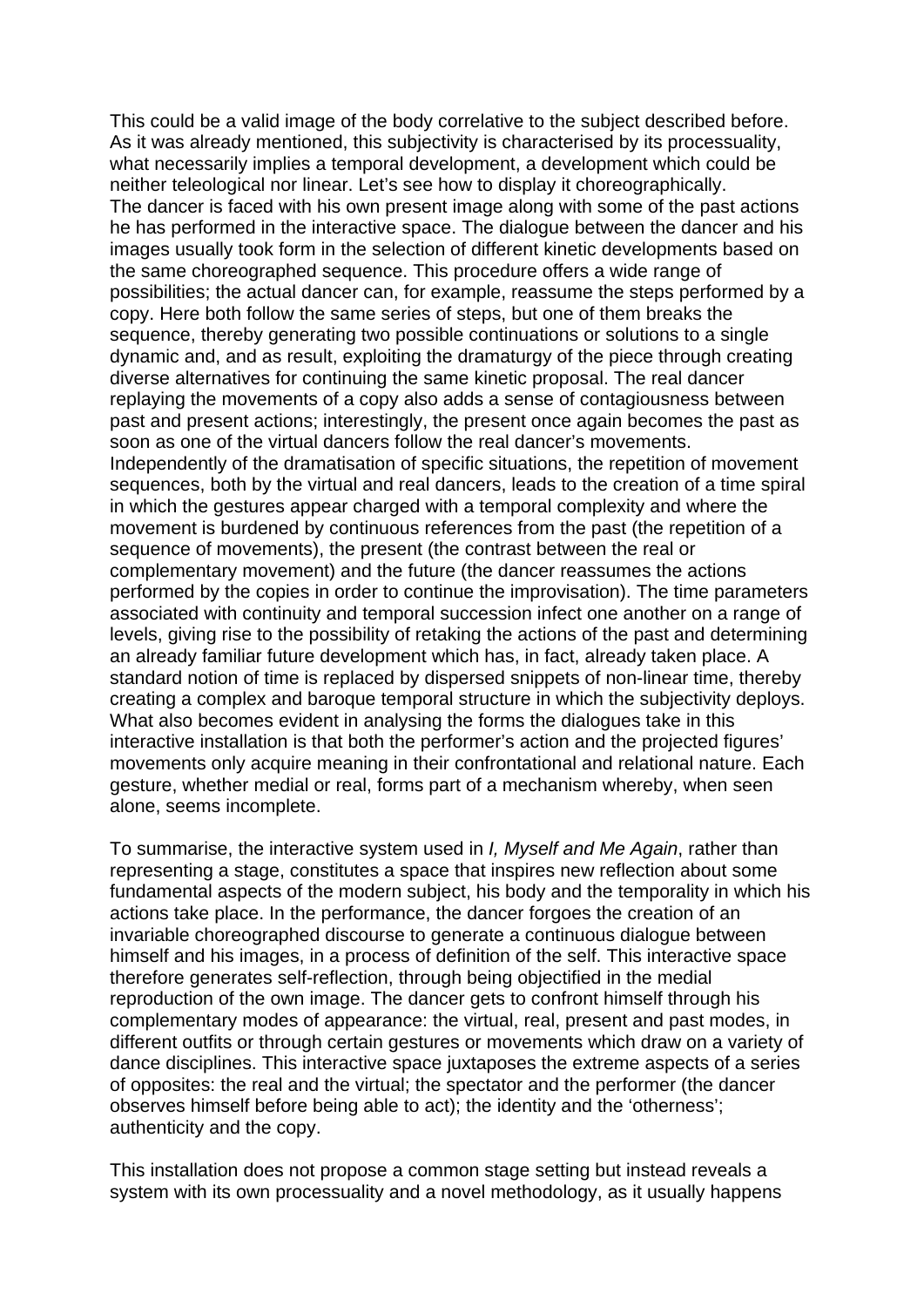with interactive stages. The system does not aim to offer a choreographic or interpretive recipe that will function on a scenic and dramatic level; nor does it establish a language or style. Instead it shows a system of laws within which the dancer confronts himself, his answers to the questions raised by the scene, his proposals to the situation displayed.

#### **References**

<u>.</u>

Broadhurst, Susan and Machon, Josephine (2006): *Performance and Technology. Practices of Virtual Embodiment and Interactivity*, New York: Palgrave.

Deleuze, Gilles and Guattari, Félix (1997) *Mil mesetas.* Capitalismo y esquizofrenia, Valencia: Pre-Textos.

Dinkla, Söke (1997) *Pioniere Interaktiver Kunst von 1970 bis heute*, Ostfildern: Cantz.

Lepecki, André (2006) *Exhausting Dance. Performance and the Politics of Movement*, New York: Routledge.

Matzke, Annemarie M. (2005) *Testen Spielen Tricksen Scheitern. Formen szenischer Selbstinszenierung im zeitgenössischen Theater, Hildesheim, Zürich*, New York: Georg Olms Verlag.

Pérez, Victoria (2007) 'Espacio escénico y tecnologías interactivas', *Las Puertas del Drama 30*: 11-15.

Siegmund, Gerald (ed) (2004), *William Forsythe. Denken in Bewegung*, Berlin: Henschel.

Wechsler, Robert (2006) 'Artistic Considerations in the Use of Motion Tracking with Live Performers', pp. 60-77 in Susan Broadhurst and Josephine Machon (eds) *Performance and Technology. Practices of Virtual Embodiment and Interactivity*, New York: Palgrave

Weiss, Frieder / Wechsler, Robert / Dowling Peter (2004) 'EyeCon – a motion sensing tool for creating interactive dance, music and video projections', in *Motion, Emotion and Cognition, Convention of the Society for the Study of Artificial Intelligence and the Simulation of Behaviour*, <<http://palindrome.de/pubs/leeds.pdf>>

Interagir avec les technologies numériques (2004). Nouvelles de Danse 40-41, Bruxelles: Contredanse.

<sup>&</sup>lt;sup>i</sup> Particularly in literature, the figure of the mirror has served to formulate crisis in the modern subject. This can be seen in the work of Jorge Luis Borges, Julio Cortázar, Franz Kafka, Jean-Paul Sartre and Albert Camus, among others.

ii Frieder Weiss is an engineer who, throughout his career, has developed a number of interactive systems for dance. The most well-known is perhaps *EyeCon*, a programme which enables interaction